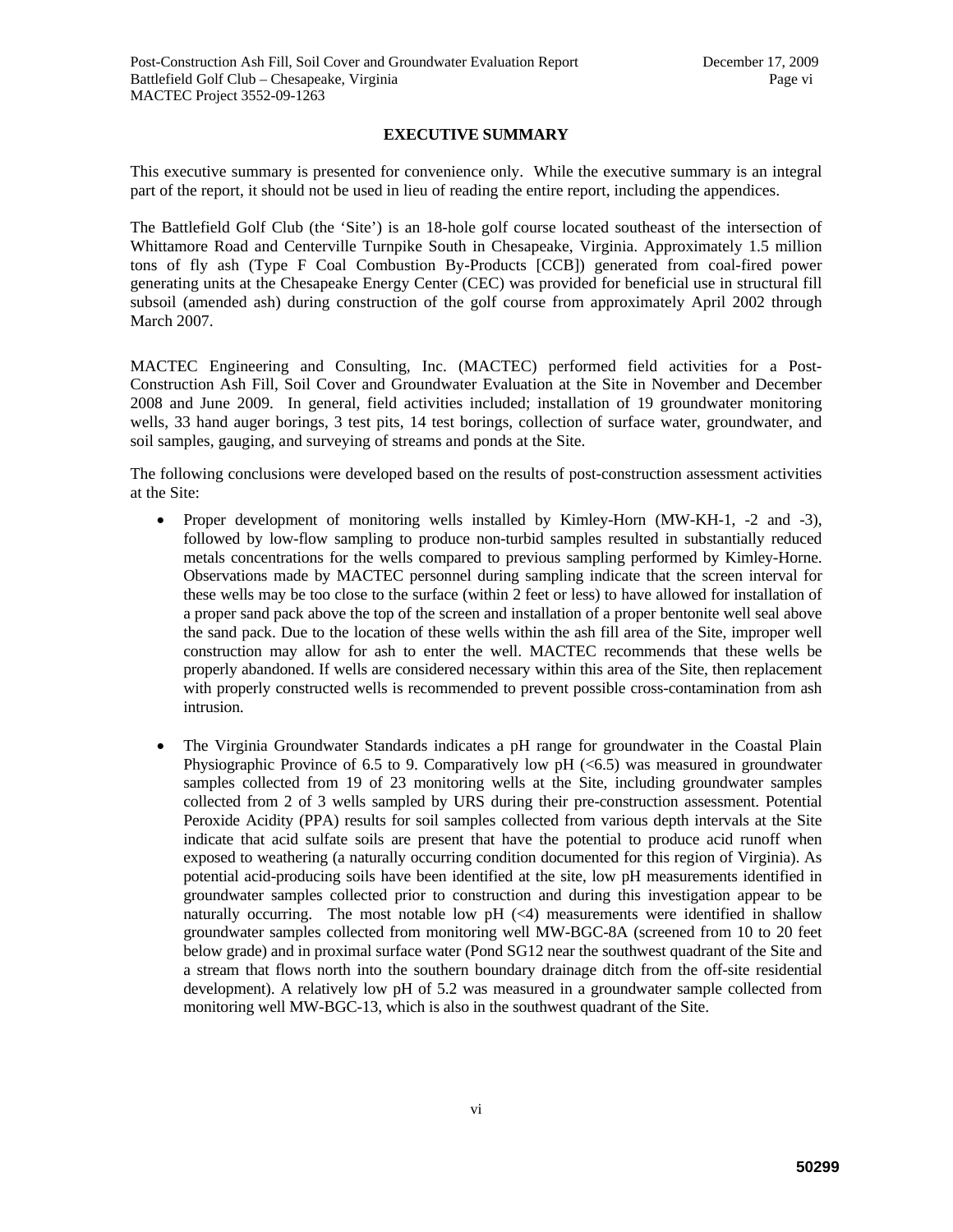- Beryllium was detected in groundwater samples collected from two monitoring wells (MW-BGC-8A and MW-BGC-13) at concentrations exceeding the MCL. Arsenic was detected at concentrations exceeding the MCL in groundwater samples collected from monitoring well MW-BGC-12A during the Phase I sampling event in December 2008, but was less than the laboratory reporting limit during the Phase II sampling event in June 2009. Arsenic was detected at concentrations exceeding the MCL in the groundwater samples collected from monitoring well MW-BGC-15 during the Phase II sampling event in June 2009. Although fly ash is known to be a potential source for heavy metals such as arsenic and beryllium, elevated concentrations of these and other heavy metals were generally absent from groundwater samples collected from monitoring wells throughout the Site.
- The elevated arsenic and beryllium concentrations detected in groundwater samples collected from monitoring wells MW-BGC-8A and MW-BGC-13 are not suspected to indicate impact from ash fill at the Site, but may be related to acid producing soils resulting in relatively low pH groundwater conditions in the southwest quadrant of the Site. However, further groundwater sampling would be necessary to confirm the results for wells installed during Phase II and evaluate potential trends in groundwater conditions throughout the Site.
- Groundwater flow beneath the Site is generally to the east-southeast, toward or in the direction of the nearest drainage ditch. Based on slug test data, groundwater level data obtained during this investigation and soil types encountered within the water table aquifer, the groundwater velocity across the Site is estimated to range from approximately 16 to 23 feet per year (although fluctuations in the groundwater gradient due to natural and man-made influences may occur to alter these velocity estimates). Transport velocities of potential contaminants would be substantially slower than groundwater velocity due to the effects of dilution and retardation (sorption, dissolution, and precipitation). Supplementary water-level gauging would be necessary to further evaluate seasonal variations in the groundwater gradient and flow direction at the Site.
- In general, metal concentrations in road bed, soil stockpile and pond sediment samples were less than (up to one order of magnitude) the average corresponding metal concentrations in ash fill samples. These results indicate that road bed, soil stockpile and pond sediment samples do not consist of ash.

The following conclusions were developed based on our review of construction documents and our geotechnical investigation at the Site:

- The ash fill thickness was observed ranging 15.2 feet to 17.2 feet in the 3 test borings. Relative compaction results for ash fill at the three test pit locations ranged from 84 to 92%.
- Based on the tests MACTEC performed on the ash fill and our review of the construction documents, it can generally be confirmed that compactive energy was applied to the ash fill when placed. The degree of compaction at placement was not quantified from the results of this assessment due to potential post-placement expansion and changes in moisture content.
- Soil cover thicknesses of less than 18 inches were encountered in two general areas of the Site. MACTEC understands that cover in these areas will be restored to a minimum of 18 inches. Soil cover generally consisted of clayey silt and clayey, fine-grained sand.